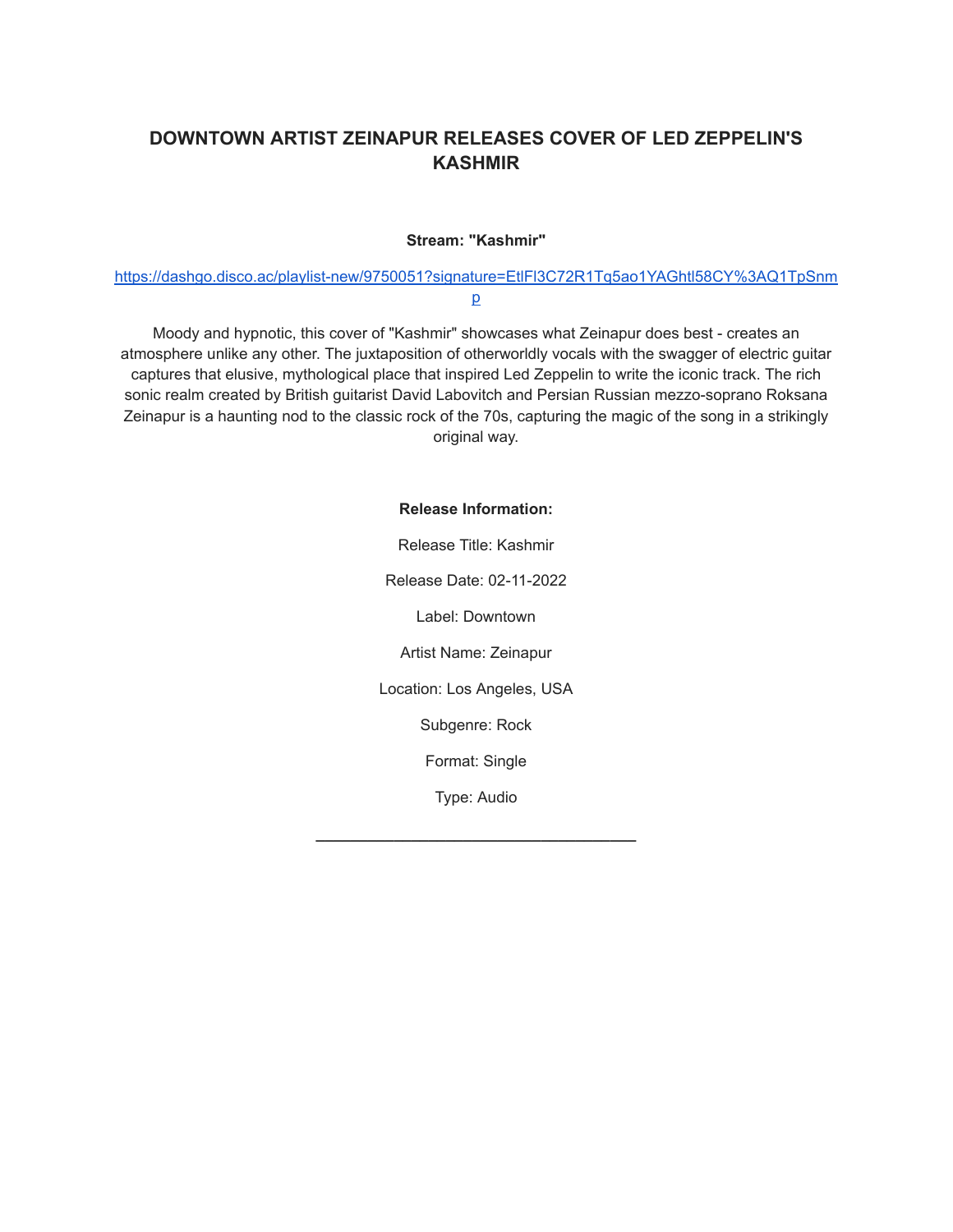

**Download Photos & Artwork:** [Download](https://www.zeinapur.com/epk)

**Photo Credit:** Matt Kallish

**About Zeinapur:**